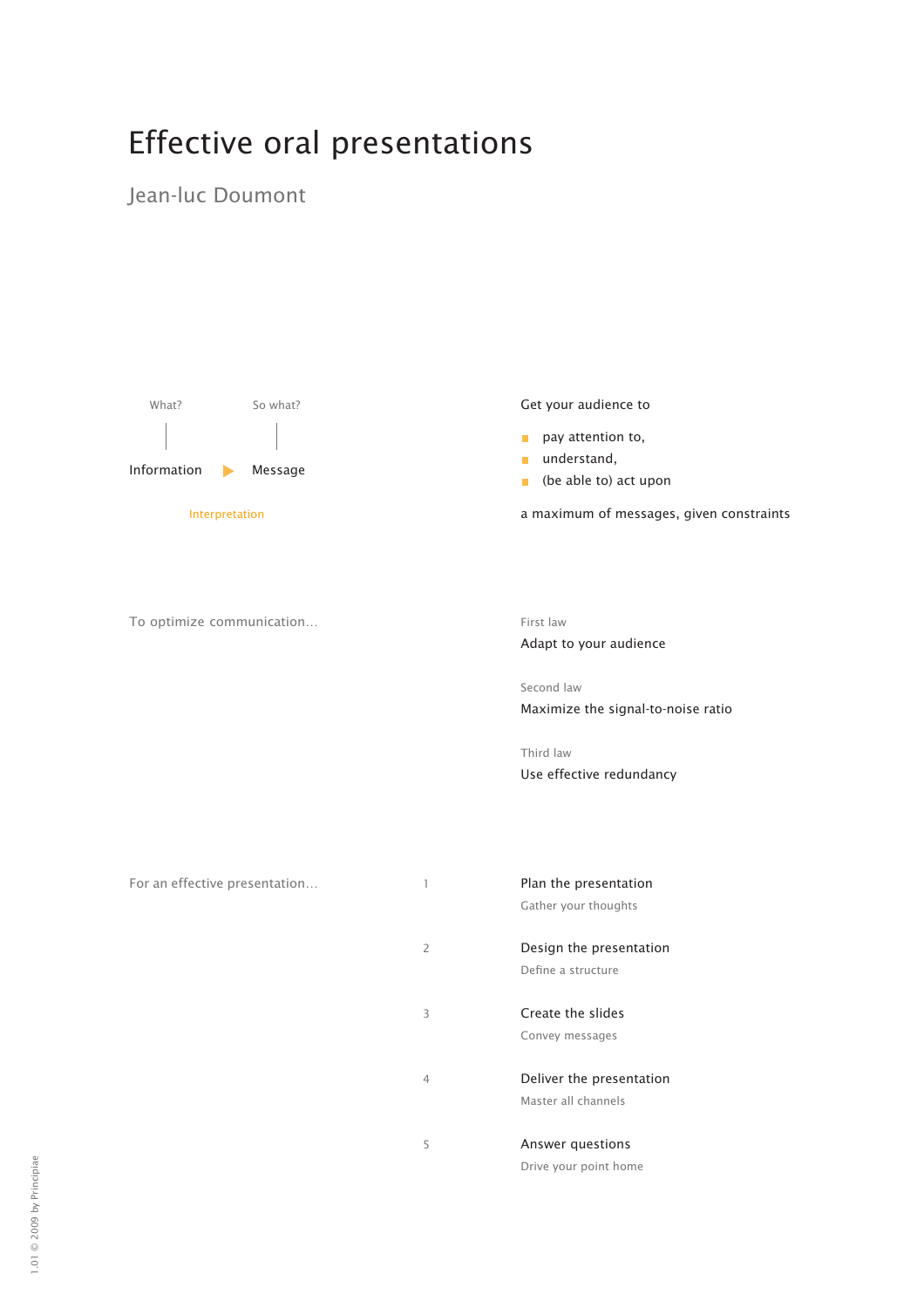# Planning the presentation

Find answers to the five planning questions.

| Why   | Purpose           |  |
|-------|-------------------|--|
| Who   | Audience          |  |
| What  | Content           |  |
|       |                   |  |
| When  | Time constraints  |  |
| Where | Space constraints |  |

# Designing the presentation

First, focus on your audience Introduce your-

self in the task

Attention getter Need Task Main message Preview

Point 1 **Transition** Point 2 Transition

ă

A way to lead the audience to the need efficiently A difference between actual and desired situations What I decided/was asked to do to address the need The one sentence I want my audience to remember A map of the body (ideally three points, max. five)

Focus again on your audience Review Conclusion Close

A recap of the body, leading into the conclusion What the above means to the audience in the end A way to end the presentation clearly and elegantly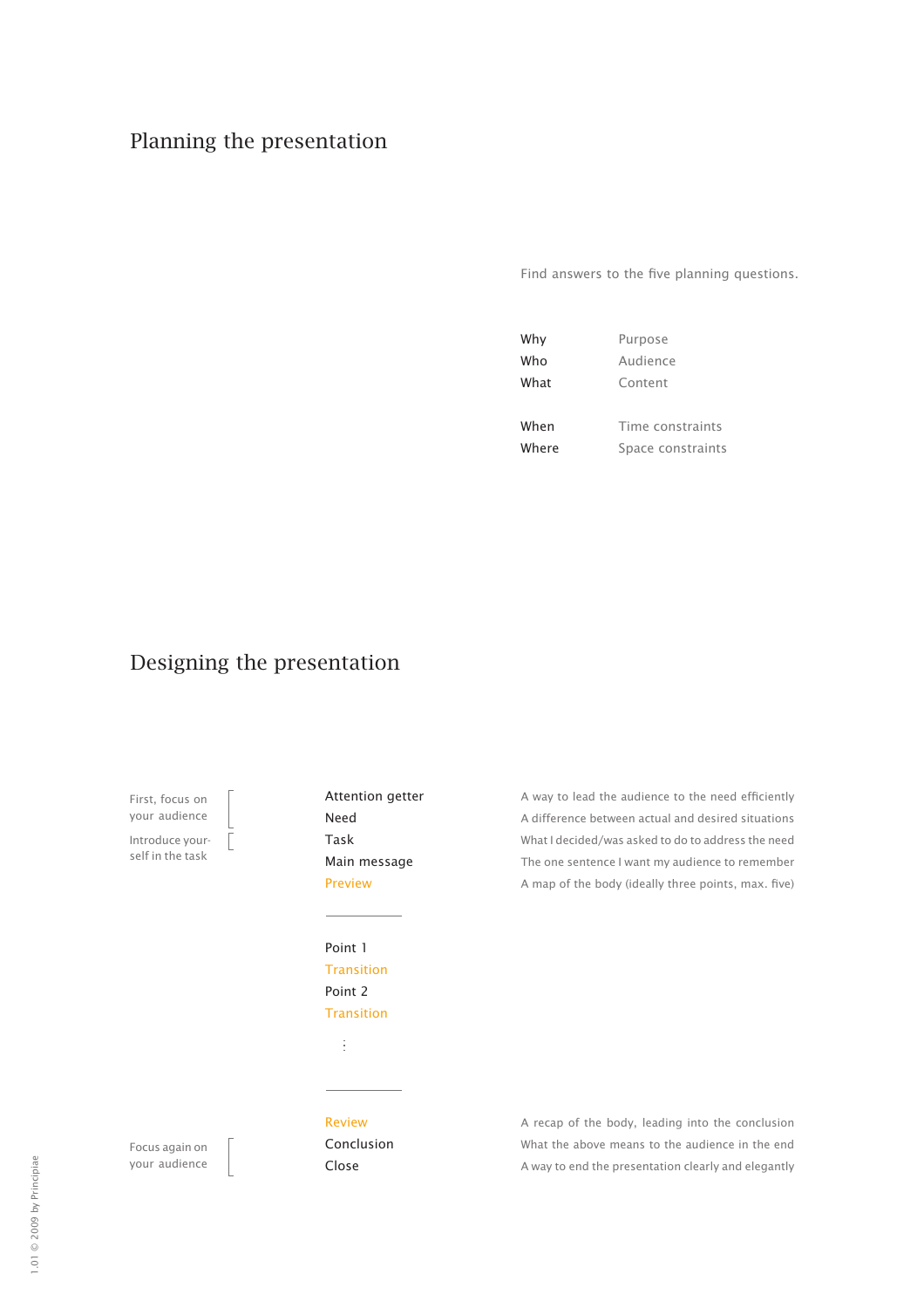# Creating the slides

Do your slides right… or don't do slides at all.

Slides are optional; first plan, design… and rehearse.

With each slide, convey one message (only). State the message verbally, then develop it visually.

Main message

Main points

Subpoints



Convey each subpoint with a slide

Create slides that make sense on their own

so they are effectively redundant with what you say.





Finally, be concise, both verbally and visually.

"Sometimes add; but oft'ner take away" (*Ars poetica*).